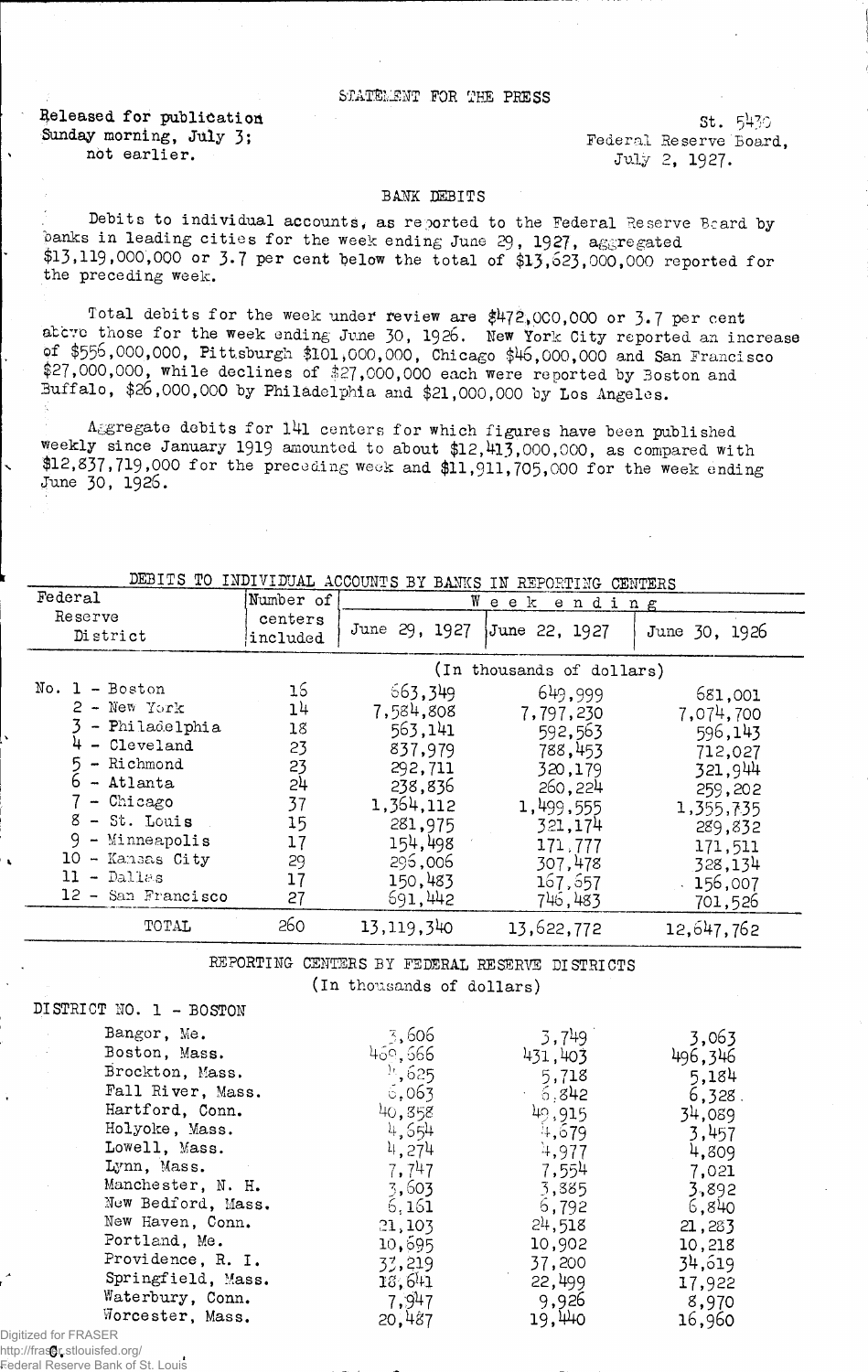IMBITS TO INDUVIDUAL ACCOUNTS BY BANKS IN FEUNATING CENTERS St.  $5430a$ 

 $\ddot{\phantom{a}}$ 

|                                                                                        |                  | Week ending               |                     |
|----------------------------------------------------------------------------------------|------------------|---------------------------|---------------------|
|                                                                                        | June 29, 1927    | June 22, 1927             | June 30, 1926       |
|                                                                                        |                  | (In thousands of dollars) |                     |
| DISTRICT NO. 2 - NEW YORK                                                              |                  |                           |                     |
| Albany, N.Y.                                                                           | 30,802           | $-27,050$                 | 32,226              |
| $B$ inghamton, N.Y.                                                                    | 5,159            | 4,794                     | 4,762               |
| Buffalo, N.Y.                                                                          | 77,882           | 84,170                    | 105,007             |
| Elmira, N.Y.                                                                           | 5,453            | 7,395                     | 5,175               |
| Jamestown, N.Y.                                                                        | 5,143            | 4,950                     | 4,599               |
| Montclair, N. J.                                                                       | 5,195            | 6,482                     | 4,561               |
| Newark, N. J.<br>New York, N.Y.                                                        | 90,287           | 94,953<br>7,410,071       | 99,438<br>5,678,966 |
| Northern New Jersey Clearing                                                           | 7,235,317        |                           |                     |
| House Association                                                                      | 57,263           | 74,704                    | 52,669              |
| Passaic, N. J.                                                                         | 9,900            | 10,456                    | 10,136              |
| Poughkeepsie, N.Y.                                                                     | 3,446            | 3,908                     | 3,639               |
| Rochester, N.Y.                                                                        | 36,591           | 42,502                    | 45,020              |
| Stamford, Conn.                                                                        | 3,779            | 4,871                     | 3,450               |
| Syracuse, N.Y.                                                                         | 18,591           | 20,924                    | 25,052              |
| DISTRICT NO. 3 - PHILADELPHIA                                                          |                  |                           |                     |
| Allentown, Pa.                                                                         | 8,663            | 9,167                     | 8,776               |
| Altoona, Pa.                                                                           | 3,788            | 3,860                     | 3,832               |
| Camden, N. J.                                                                          | 12,476           | 15,051                    | 14,159              |
| Chester, Pa.                                                                           | 4,447            | 5,462                     | 6,333               |
| Harrisburg, Pa.                                                                        | 8,158            | 8,950                     | 9,543               |
| Hazleton, Pa.                                                                          | 3,120            | 3,170                     | 3,809               |
| Johnstown, Pa.                                                                         | 6,027            | 5,374                     | 5,490               |
| Lancaster, Pa.<br>Lebanon, Pa.                                                         | 6,393            | 6,722                     | 6,454               |
| Norristown, Pa.                                                                        | 1,687<br>961     | 1,887<br>1,084            | 1,752<br>1,243      |
| Philadelphia, Pa.                                                                      | 432,224          | 451,518                   | 457,724             |
| Reading, Pa.                                                                           | 10,094           | 10,825                    | 11,075              |
| Scranton, Pa.                                                                          | 18,000           | 17,100                    | 20,600              |
| Trenton, N. J.                                                                         | 14,527           | 16,180                    | 16,799              |
| Wilkes-Barre, Pa.                                                                      | 11,500           | 10,800                    | 8,792               |
| Williamsport, Pa.                                                                      | 4,804            | 4,409                     | 4,628               |
| Wilmington, Del.                                                                       | 11,390           | 14,555                    | 9,998               |
| York, Pa.                                                                              | 4,882            | 6,449                     | 5,136               |
| DISTRICT NO. 4 - CLEVELAND                                                             |                  |                           |                     |
| Akron, Ohio                                                                            | 25,427           | 26,924                    | 21,724              |
| Butler, Pa.                                                                            | 2,518            | 2,931                     | 2,428               |
| Canton, Ohio<br>Cincinnati, Ohio                                                       | 10,203<br>88,514 | 11,853                    | 10,419              |
| Cleveland, Ohio                                                                        | 186,134          | 93,853<br>195,819         | 81,939<br>171,700   |
| Columbus, Ohio                                                                         | 35,554           | 43,437                    | 37,128              |
| Connellsville, Pa.                                                                     |                  | 1,045                     | 1,310               |
| Dayton, Ohio                                                                           | 21,964           | 23,559                    | 19,493              |
| Erie, Pa.                                                                              | 7,742            | 8,844                     | 7,362               |
| Greensburg, Pa.                                                                        | 5,407            | 4,892                     | 4,329               |
| Homestead, Pa.                                                                         | 914              | 1,261                     | 1,064               |
| Lexington, Ky.                                                                         | 3,951            | 4,524                     | 5,213               |
| Lima, Ohio                                                                             | 2,826            | 3,429                     | 3,882               |
| Lorain, Ohio                                                                           | 1,322            | 1,413                     | 1,608               |
| Middletown, Ohio                                                                       | 2,549            | 2,846                     | 2,200               |
| Oil City, Pa.                                                                          | 3,516            | 4,171                     | 2,693               |
| Pittsburgh, Pa.                                                                        | 348,161          | 256,039                   | 246,927             |
| Springfield, Ohio                                                                      | 4,759            | 5,614                     | 5,764               |
| Steubenville, Ohio                                                                     | 3,047            | 2,522                     | 2,889               |
| Toledo, Ohio<br>Warren, Ohio                                                           | 49,037           | 60,799                    | 51,936              |
| Wheeling, W. Va.                                                                       | 2,993<br>10,889  | 2,755<br>11,127           | 3,409<br>10,855     |
| Youngstown, Ohio                                                                       | 17,118           | 16,868                    | 13,845              |
| Digitized for FRASER<br>http://fraser.stiouisfed.org/<br>http://fraser.stiouisfed.org/ | 3,334            | 2,973                     | 3,220               |

Federal Reserve Bank of St. Louis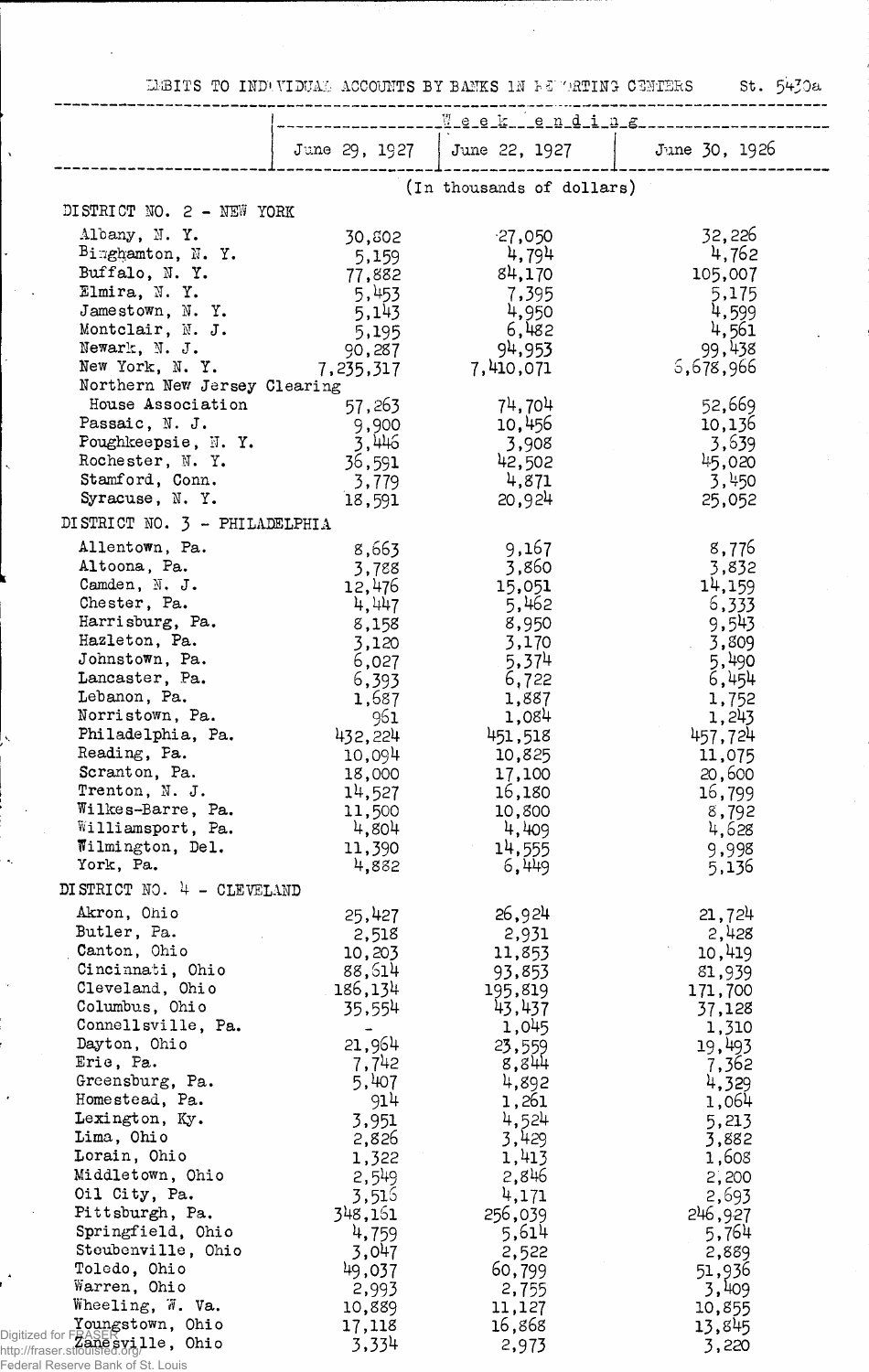|                                                                                                                                                                                                                                                                                                                                                                                                                                                                                        | DEBITS TO INDIVIDUAL ACCOUNTS BY BANKS IN REPORTING CENTERS                                                                                                                                                                 |                                                                                                                                                                                                                             | St. 5430b                                                                                                                                                                                                          |
|----------------------------------------------------------------------------------------------------------------------------------------------------------------------------------------------------------------------------------------------------------------------------------------------------------------------------------------------------------------------------------------------------------------------------------------------------------------------------------------|-----------------------------------------------------------------------------------------------------------------------------------------------------------------------------------------------------------------------------|-----------------------------------------------------------------------------------------------------------------------------------------------------------------------------------------------------------------------------|--------------------------------------------------------------------------------------------------------------------------------------------------------------------------------------------------------------------|
|                                                                                                                                                                                                                                                                                                                                                                                                                                                                                        |                                                                                                                                                                                                                             | ------1.0.e.ke.n.d.i.n.g                                                                                                                                                                                                    |                                                                                                                                                                                                                    |
|                                                                                                                                                                                                                                                                                                                                                                                                                                                                                        | June 29, 1927                                                                                                                                                                                                               | June 22, 1927                                                                                                                                                                                                               | June 30, 1926                                                                                                                                                                                                      |
|                                                                                                                                                                                                                                                                                                                                                                                                                                                                                        |                                                                                                                                                                                                                             | (In thousands of dollars)                                                                                                                                                                                                   |                                                                                                                                                                                                                    |
| DISTRICT NO. 5 - RICHMOND                                                                                                                                                                                                                                                                                                                                                                                                                                                              |                                                                                                                                                                                                                             |                                                                                                                                                                                                                             |                                                                                                                                                                                                                    |
| Ashoville, N. C.<br>Baltimore, Md.<br>Charleston, S. C.<br>Charleston, W. Va.<br>Charlotte, N. C.<br>Columbia, S. C.<br>Cumberland, Md.<br>Danville, Va.<br>Durham, N. C.<br>Greensboro, N.C.<br>Greenville, S. C.<br>Hagerstown, Md.<br>Huntington, W. Va.<br>Lynchburg, Va.<br>Newport News, Va.<br>Norfolk, Va.<br>Raleigh, N. C.<br>Richmond, Va.<br>Roanoke, Va.<br>Spartanburg, S. C.<br>Washington, D. C.<br>Wilmington, N. C.<br>Winston-Salem, N. C.                          | 6,799<br>92,088<br>4,833<br>7,827<br>10,527<br>5,820<br>2,643<br>1,537<br>6,391<br>5,776<br>4,608<br>2,217<br>5,596<br>3,637<br>2,121<br>17,176<br>6,347<br>$-29,643$<br>5,938<br>2,693<br>55,885<br>4,320<br>8,289         | 8,152<br>97,451<br>7,701<br>9,417<br>12,677<br>5,142<br>2,048<br>1,910<br>6,740<br>5,540<br>4,753<br>2,797<br>5,878<br>4,083<br>2,206<br>16,861<br>8,799<br>30,849<br>7,201<br>2,623<br>62,950<br>4,262<br>10,139           | 9,083<br>105,254<br>6,311<br>8,569<br>10,932<br>3,188<br>2,601<br>2,295<br>6,347<br>5.568<br>3,675<br>2,474<br>6,140<br>4,008<br>2,206<br>13,083<br>12,099<br>29,316<br>5,891<br>2,616<br>60,776<br>5,149<br>9,260 |
| DISTRICT NO. 6 - ATLANTA<br>Albany, Ga.<br>Atlanta, Ga.<br>Augusta, Ga.<br>Birmingham, Ala.<br>Brunswick, Ga.<br>Chattanooga, Tenn.<br>Columbus, Ga.<br>Dothan, Ala.<br>Elberton, Ga.<br>Hattiesburg, Miss.<br>Jackson, Miss.<br>Jacksonville, Fla.<br>Knoxville, Tenn.<br>Macon, Ga.<br>Meridian, Miss.<br>Miami, Fla.<br>Mobile, Ala.<br>Montgomery, Ala.<br>Nashville, Tenn.<br>Newnan, Ga.<br>New Orleans, La.<br>Pensacola, Fla.<br>Savannah, Ga.<br>Tampa, Fla.<br>Valdosta, Ga. | 1,065<br>32,044<br>4,774<br>29,950<br>721<br>9,515<br>2,661<br>562<br>159<br>1,416<br>4,036<br>17,721<br>6,536<br>4,259<br>3,904<br>8,423<br>8,551<br>4,100<br>17,621<br>300<br>66,132<br>2,356<br>10,074<br>8,676<br>1,333 | 862<br>33,960<br>5,317<br>31,037<br>958<br>12,472<br>2,864<br>576<br>158<br>1,665<br>5,296<br>20,050<br>8,213<br>4,954<br>4,033<br>11,383<br>8,570<br>4,697<br>20,736<br>316<br>69,976<br>1,707<br>9,856<br>10,693<br>1,383 | 825<br>34,272<br>4,873<br>28,780<br>686<br>9,683<br>2,720<br>510<br>170<br>3,411<br>23,230<br>7,402<br>4,512<br>3,202<br>3,199<br>4,379<br>15,422<br>455<br>72,357<br>2,049<br>10,004<br>16,160<br>1,058           |

.<br>Digitized for FRASER<br>Federal Reserve Bank of St. Louis

 $\mathtt{C}$  .

ł,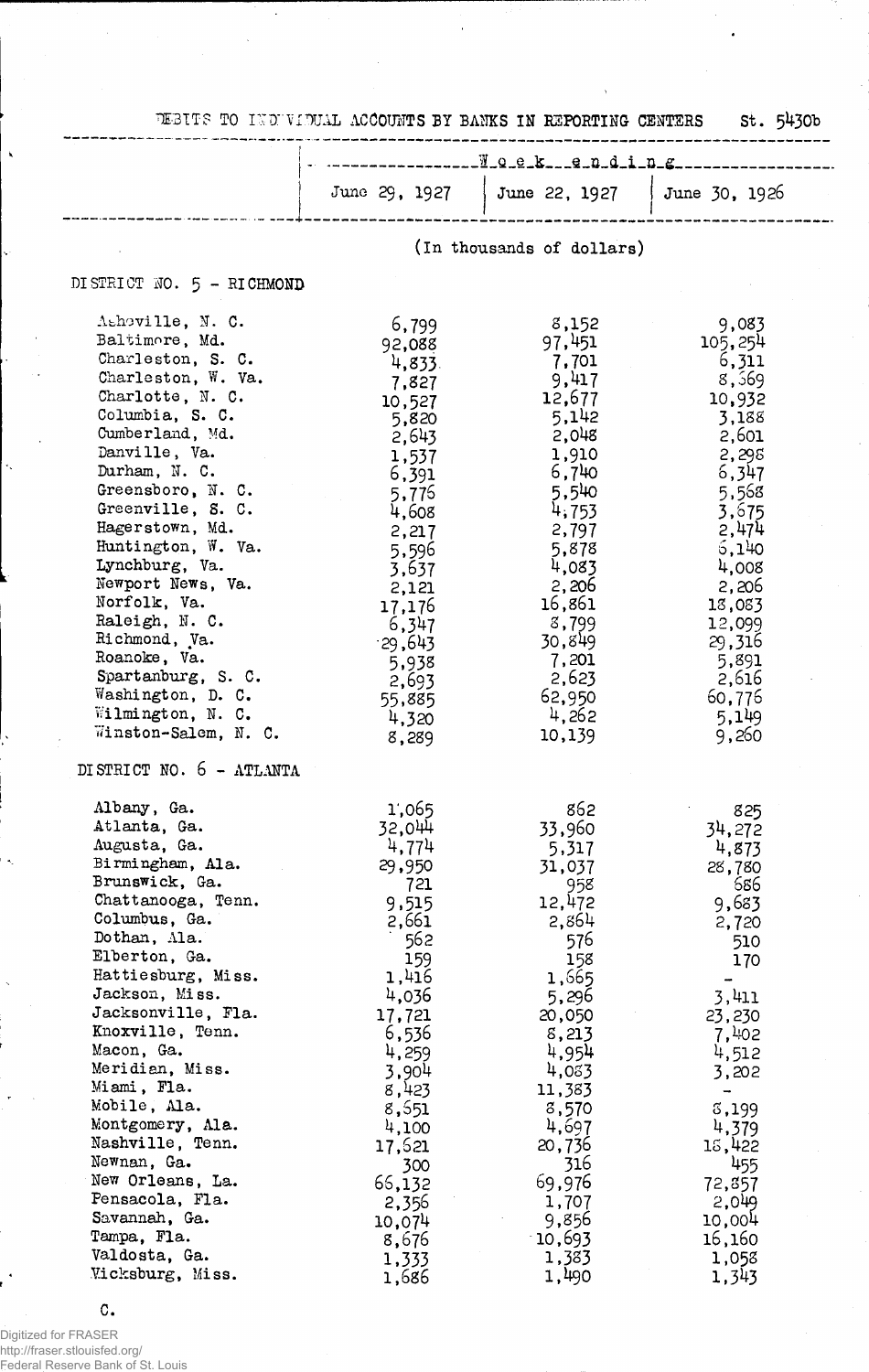• DEBITS TO 11IDIVIDUAL ACCOUNTS BY BANKS IN REPORTING- CENTERS St. 5430c

Ŧ.

खर

|                                    | ----------Week--0uding-   |                 |                 |  |  |  |
|------------------------------------|---------------------------|-----------------|-----------------|--|--|--|
|                                    |                           |                 |                 |  |  |  |
|                                    | June 29, 1927             | June 22, $1927$ | June 30, 1926   |  |  |  |
|                                    | (In thousands of dollars) |                 |                 |  |  |  |
| DISTRICT NO. 7 - CHICAGO           |                           |                 |                 |  |  |  |
| Adrian, Mich.                      | 1,427.                    | 1,418           | 954             |  |  |  |
| Aurora, Ill.                       | 3,858                     | 4,382           | 3,898           |  |  |  |
| Bay City, Mich.                    | 2,721                     | 3,113           | 2,539           |  |  |  |
| Bloomington, Ill.                  | 3,000                     | 2,631           | 2,869           |  |  |  |
| Cedar Rapids, Iowa                 | 8,617                     | 9,395           | 8,104           |  |  |  |
| Champaign-Urbana, Ill.             | 3,324                     | 3,406           | 2,331           |  |  |  |
| Chicago, Ill.                      | 866,904                   | 912,869         | 820,621         |  |  |  |
| Danville, Ill.                     | 2,777                     | 2,784           | 2,702           |  |  |  |
| Davenport, Iowa                    | 6,929                     | 8,165           | 6,622           |  |  |  |
| Decatur, Ill.                      | 4,291                     | 5,363           | 4,316           |  |  |  |
| Des Moines, Iowa                   | 17,782                    | 21,886          | 16,598          |  |  |  |
| Detroit, Mich.                     | 190,256                   | 240,635         | $201$ ,096      |  |  |  |
| Dubuque, Iowa                      | 3,302                     | 3,648           | 3,370           |  |  |  |
| Flint, Mich.                       | 9,471                     | 11,180          | 5,735           |  |  |  |
| Fort Wayne, Ind.                   | 9,487                     | $-10,096$       | 10,382          |  |  |  |
| Gary, Ind.                         | 6,943                     | 5,657           | 7,379           |  |  |  |
| Grand Rapids, Mich.                | 17,265                    | 20,353          | 17,910          |  |  |  |
| Green Bay, Wis.                    | 2,934                     | 3,798           | 2,778           |  |  |  |
| Hammond, Ind.                      | 4,380                     | 4,919           | 4,590           |  |  |  |
| Indianapolis, Ind.                 | 40,694                    | 46,975          | 62,265          |  |  |  |
| Jackson, Mich.                     | 4,530                     | 5,954           | 5,301           |  |  |  |
| Kalamazoo, Mich.                   | 5,114                     | 6,672           | 5,551           |  |  |  |
| Lansing, Mich.                     | 6,768                     | 7,055           | 7,700           |  |  |  |
| Mason City, Iowa                   | 2,100                     | 2,600           | 2,300           |  |  |  |
| Milwaukee, Wis.                    | 62,859                    | 72,982          | 61,677          |  |  |  |
| Moline, Ill.                       | 2,117                     | 2,540           | 1,763           |  |  |  |
| Muscatine, Iowa                    | 1,386                     | 1,316           | 1,037           |  |  |  |
| Oshkosh, Wis.<br>Peoria, Ill.      | 3,400                     | 2,700           | 2,700<br>10,046 |  |  |  |
| Rockford, Ill.                     | 9,843                     | 11,089<br>8,312 | 6,211           |  |  |  |
| Saginaw, Mich.                     | 7,272                     | 6,149           | 5,901           |  |  |  |
| Sheboygan, Wis.                    | 5,444<br>3,563            | 3,833           | 4,032           |  |  |  |
| Sioux City, Iowa                   | 14,840                    | 16,034          | 17,316          |  |  |  |
| South Bend, Ind.                   | 11,725                    | 12,368          | 13,900          |  |  |  |
| Springfield, Ill.                  | 7,673                     | 7,847           | 9,453           |  |  |  |
| Terre Haute, Ind.                  | 4,749                     | 4,780           | 5,385           |  |  |  |
| Waterloo, Iowa                     | 4,367                     | $'$ 4,651       | 4,203           |  |  |  |
| DISTRICT NO. 8 - ST. LOUIS         |                           |                 |                 |  |  |  |
| East St. Louis and Nat'l.          |                           |                 |                 |  |  |  |
| Stock Yards, Ill.                  | 10,507                    | 16,478          | 11,983          |  |  |  |
| Eldorado, Ark.                     | 1,910                     | 1,372           | 3,656           |  |  |  |
| Evansville, Ind.                   | 10,981                    | 14,780          | 10,182          |  |  |  |
| Fort Smith, Ark.                   | 2,535                     | 2,825           | 2,837           |  |  |  |
| Greenville, Miss.                  | 420                       | 433             | 714             |  |  |  |
| Helena, Ark.                       | 750                       | 853             | 827             |  |  |  |
| Little Rock, Ark.                  | 13,368                    | 16,567          | 12,332          |  |  |  |
| Louisville, Ky.                    | 44,900                    | 45,235          | 47,586          |  |  |  |
| Memphis, Tenn.                     | 29,930                    | 33,107          | 32,331<br>964   |  |  |  |
| Owensboro, Ky.<br>Pine Bluff, Ark. | 1,082                     | 1,054<br>1,938  | 2,368           |  |  |  |
| Quincy, Ill.                       | 2,177                     | 3,032           | 2,457           |  |  |  |
| St. Louis, Mo.                     | 2,579<br>156,800          | 178,800         | 157,200         |  |  |  |
| Sedalia, Mo.                       | 868                       | 1,119           | 996             |  |  |  |
| Springfield, Mo.                   | 3,168                     | 3,531           | 3,399           |  |  |  |
|                                    |                           |                 |                 |  |  |  |

 $\mathtt{C}$  .

 $\ddot{\phantom{1}}$ 

 $\ddot{\phantom{a}}$ 

 $\ddot{\phantom{1}}$ 

 $\tilde{\zeta}$ 

Digitized for FRASER http://fraser.stlouisfed.org/ Federal Reserve Bank of St. Louis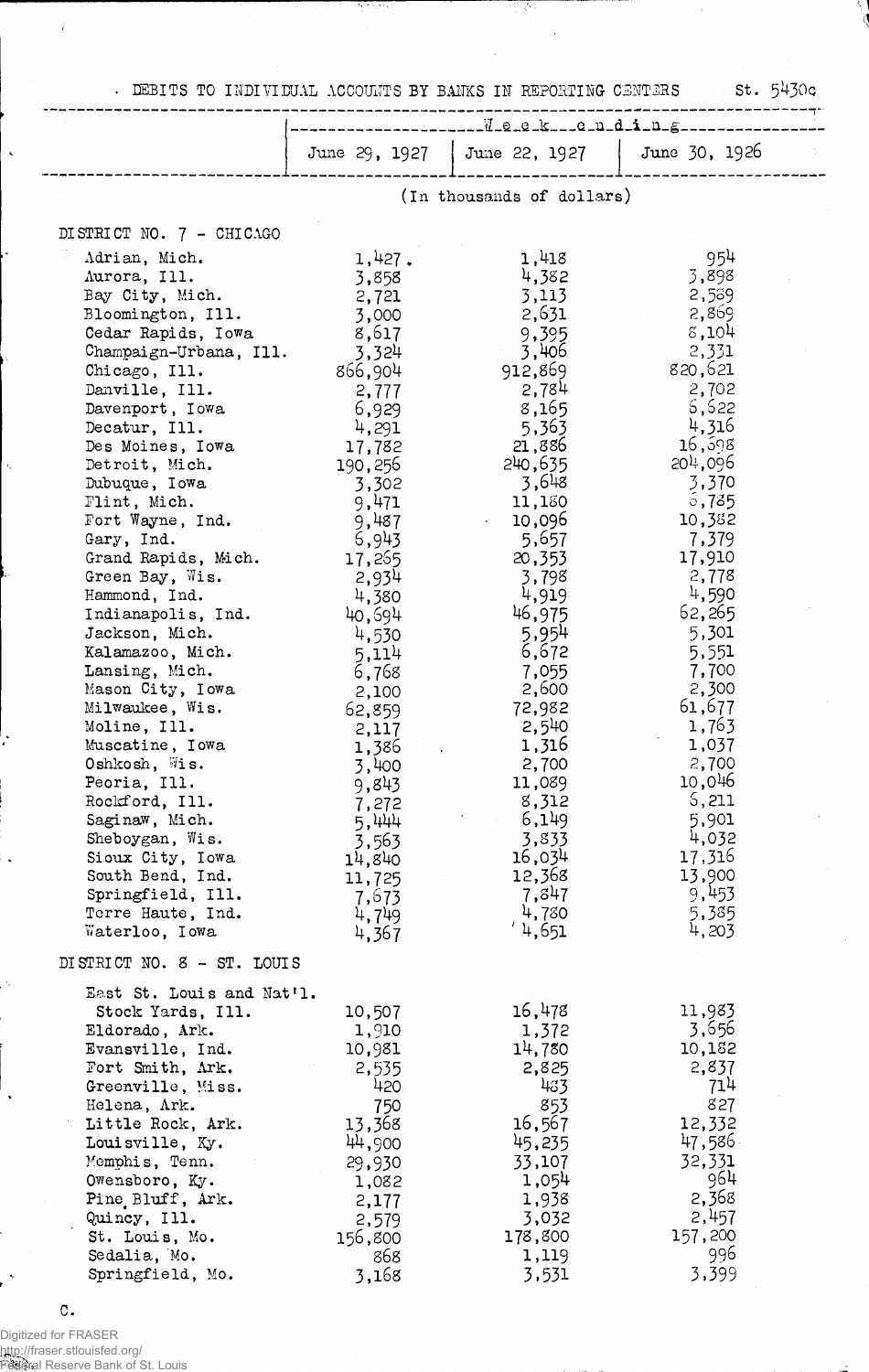|                                                                                                                                                                                                                                                                                                                                                                                                                                                                                                                                                                                              |                                                                                                                                                                                                                                                                  | DERITS TO INDIVIDUAL ACCOUNTS BY BANKS IN REPORTING CENTERS                                                                                                                                                                                                      | St.<br>⊃9450                                                                                                                                                                                                                                                     |
|----------------------------------------------------------------------------------------------------------------------------------------------------------------------------------------------------------------------------------------------------------------------------------------------------------------------------------------------------------------------------------------------------------------------------------------------------------------------------------------------------------------------------------------------------------------------------------------------|------------------------------------------------------------------------------------------------------------------------------------------------------------------------------------------------------------------------------------------------------------------|------------------------------------------------------------------------------------------------------------------------------------------------------------------------------------------------------------------------------------------------------------------|------------------------------------------------------------------------------------------------------------------------------------------------------------------------------------------------------------------------------------------------------------------|
|                                                                                                                                                                                                                                                                                                                                                                                                                                                                                                                                                                                              |                                                                                                                                                                                                                                                                  | .w.e.e.ke.n.d.i.n.g                                                                                                                                                                                                                                              |                                                                                                                                                                                                                                                                  |
|                                                                                                                                                                                                                                                                                                                                                                                                                                                                                                                                                                                              |                                                                                                                                                                                                                                                                  | June 29, 1927   June 22, 1927   June 30, 1926                                                                                                                                                                                                                    |                                                                                                                                                                                                                                                                  |
|                                                                                                                                                                                                                                                                                                                                                                                                                                                                                                                                                                                              |                                                                                                                                                                                                                                                                  | (In thousands of dollars)                                                                                                                                                                                                                                        |                                                                                                                                                                                                                                                                  |
| DISTRICT NO. 9 - MINNEAPOLIS                                                                                                                                                                                                                                                                                                                                                                                                                                                                                                                                                                 |                                                                                                                                                                                                                                                                  |                                                                                                                                                                                                                                                                  |                                                                                                                                                                                                                                                                  |
| Aberdeen, S. D.<br>Billings, Mont.<br>Dickinson, N. D.<br>Duluth, Minn.<br>$\text{Fargo}, \text{ N. D.}$<br>Grand Forks, N. D.<br>Helena, Mont.<br>Jamestown, N. D.<br>La Crosse, Wis.<br>Minneapolis, Minn.<br>Minot, N. D.<br>Red Wing, Minn.<br>St. Paul, Minn.<br>Sioux Falls, S. D.<br>South St. Paul, Minn.<br>Superior, Wis.<br>Winona, Minn.                                                                                                                                                                                                                                         | 1,096<br>1,410<br>219<br>15,199<br>2,826<br>1,447<br>1,332<br>483<br>2,173<br>79,049<br>1,388<br>613<br>33,664<br>4,027<br>5,973<br>1,917<br>1,682                                                                                                               | 1,235<br>1,745<br>235<br>18,250<br>3,282<br>1,637<br>1,619<br>502<br>2,791<br>84,007<br>1,611<br>632<br>40,353<br>4,167<br>6,446<br>1,654<br>1,610                                                                                                               | 1,584<br>1,630<br>291<br>15,497<br>2,753<br>1,439<br>1,719<br>542<br>2,421<br>85,521<br>1,041<br>565<br>38,883<br>4,313<br>9,023<br>1,915<br>1,324                                                                                                               |
| DISTRICT NO. 10 - KANSAS CITY                                                                                                                                                                                                                                                                                                                                                                                                                                                                                                                                                                |                                                                                                                                                                                                                                                                  |                                                                                                                                                                                                                                                                  |                                                                                                                                                                                                                                                                  |
| Albuquerque, N. M.<br>Atchison, Kans.<br>Bartlesville, Okla.<br>Casper, Wyo.<br>Cheyenne, Wyo.<br>Colorado Springs, Colo.<br>Denver, Colo.<br>Enid, Okla.<br>Fremont, Neb.<br>Grand Junction, Colo.<br>Guthrie, Okla.<br>Hutchinson, Kans.<br>Independence, Kans.<br>Joplin, Mo.<br>Kansas City, Kans.<br>Kansas City, Mo.<br>Lawrence, Kans.<br>Lincoln, Neb.<br>Muskogec, Okla.<br>Oklahoma City, Okla.<br>$0$ $m1$ $geq$ $o$ , $0$ $k1$ $a$ .<br>Omaha, Jeb.<br>Parsons, Kans.<br>Pittsburg, Kans.<br>Pueblo, Colo.<br>St. Joseph, Mo.<br>Topeka, Kans.<br>Tulsa, Okla.<br>Wichita, Kans. | 2,148<br>1,374<br>5,819<br>2,078<br>1,230<br>2,927<br>33,171<br>4,205<br>774<br>602<br>719<br>4,273<br>2,506<br>2,985<br>4,573<br>79,590<br>1,069<br>6,973<br>2,917<br>24,888<br>2,083<br>42,289<br>858<br>1,192<br>4,821<br>12,162<br>3,922<br>31,800<br>11,958 | 2,728<br>1,537<br>5,506<br>2,262<br>1,452<br>3,284<br>39,654<br>3,473<br>372<br>733<br>812<br>2,757<br>2,323<br>3,405<br>4,743<br>88,335<br>1,219<br>7,022<br>2,430<br>22,789<br>2,018<br>45,375<br>960<br>1,475<br>3,752<br>13,497<br>4,107<br>27,171<br>11,737 | 2,200<br>1,464<br>6,158<br>2,507<br>1,109<br>3,798<br>40,599<br>5,378<br>878<br>632<br>718<br>6,903<br>3,332<br>4,039<br>4,754<br>34,700<br>1,200<br>7,007<br>2,659<br>22,230<br>2,543<br>46,109<br>700<br>1,452<br>6,045<br>12,976<br>3,306<br>35,733<br>15,505 |

 $\cdot$ 

 $\circ$ .

V

 $\ddot{\phantom{0}}$ 

 $\ddot{\phantom{1}}$ 

Digitized for FRASER http://fraser.stlouisfed.org/ Federal Reserve Bank of St. Louis